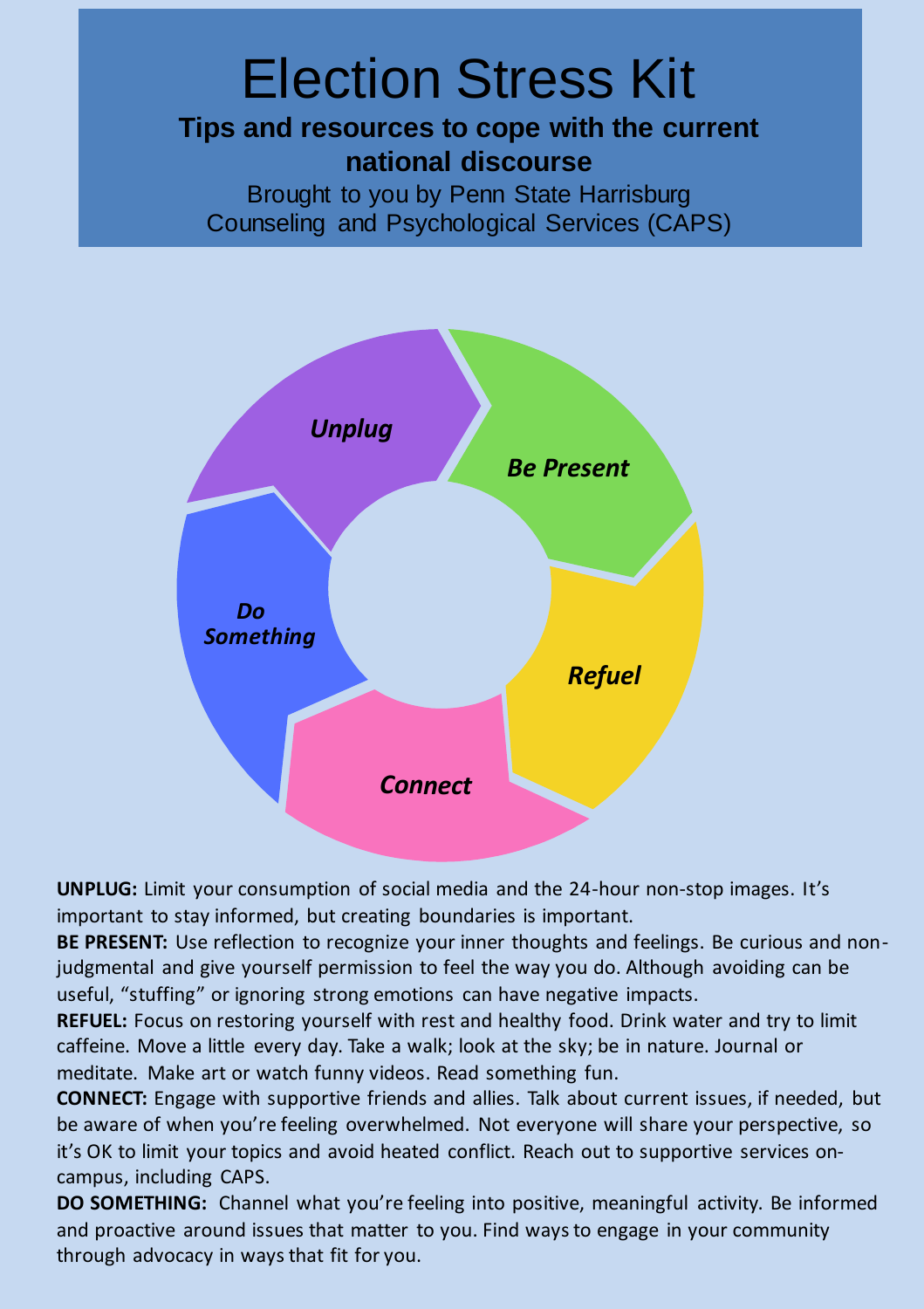# UNPLUG

 Stay informed, but know your limits: Monitor how you feel after news consumption. Feeling preoccupied or even upset by national events may be a sign to cut back on your news intake and limit social media discussions.



 Consider scheduling a short block of time in the morning *During "digital* and one in the evening to *breaks," take time* and one in the evening to catch up on news without **to focus on**<br>checking for every new *something*<br>update during the day. **enjoyable, such as a** checking for every new update during the day.



**During "digital** breaks," take time to focus on enjoyable, such as a  *hobby, exercising, being in nature or spending time with*  family and friends.

 tips for "unplugging" during a stressful election time. Check out **this video** for some more



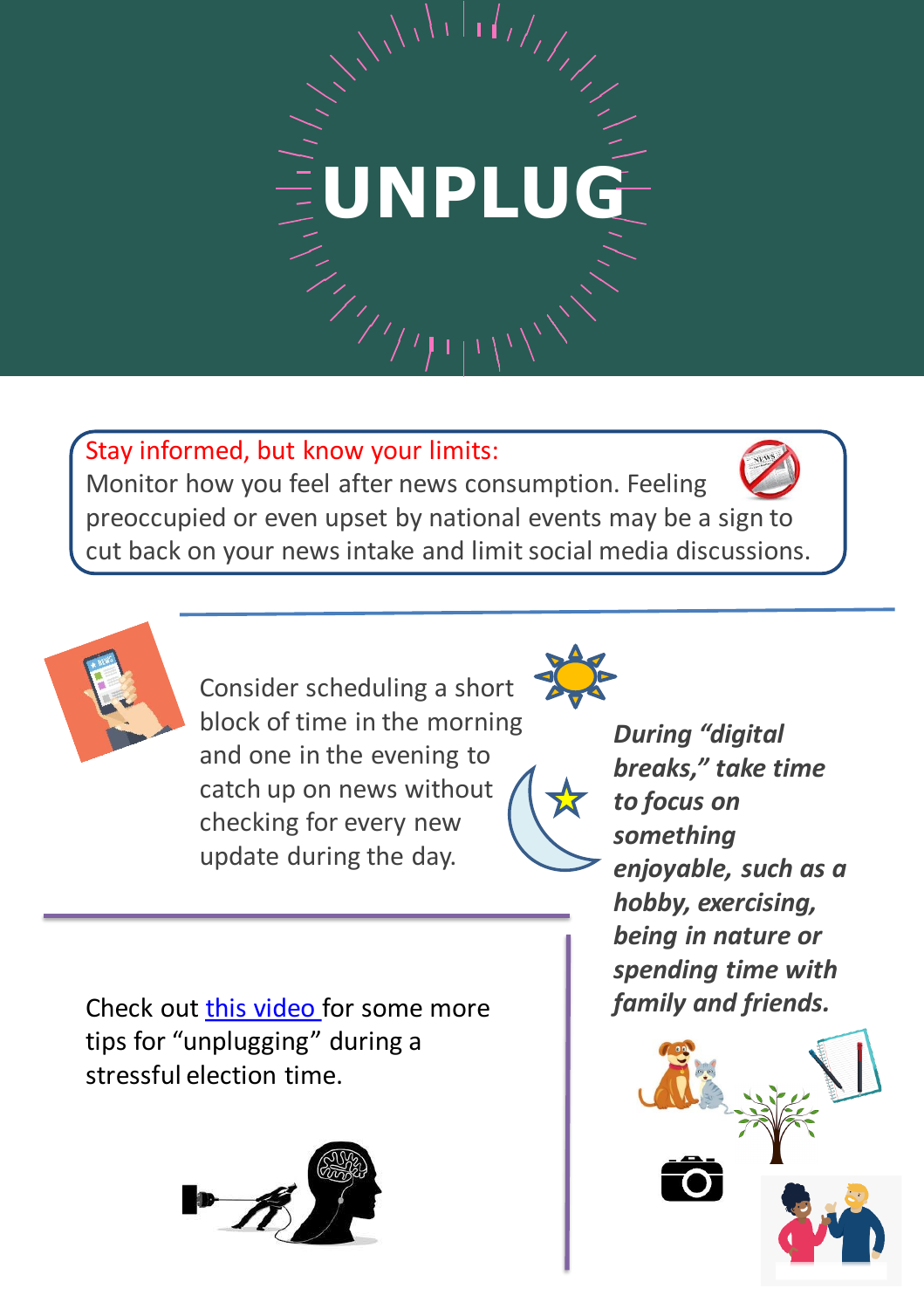# **BE PRESENT**

 Consider practicing **self-compassion** as you work through challenging or uncertain compiled by Dr. Kristin Neff, a renowned times. Try some of **these** exercises researcher of self-compassion.

 Grab your phone and your earbuds and head outside for a guided mindful walk to destress.

#### SELF-SOOTHING

Self-soothing is a quick and effective way to reduce the intensity of negative emotions.

 $C$ Sight Low lighting Soothing colors Sleeping masks Coloring books Pinterest Collages

(Sound

Calming noise

ASMR videos

Nature sounds

Guided meditations

Binaural beats

Touch) Soft things Cuddle things Massage Hot/cold shower Heated/weighted blanke.

#### Smell

Aromatherapy Fresh air Candles/insense Comforting smells



Eat slowly Nostalgic flavors www.blessingmanifesting.com

#### **Top Meditation Appsby Downloads in the U.S. for 2018**

[sensortower.com](https://sensortower.com) 

#### **Overall Downloads**

1 Calm  $\overline{2}$ Headspace **Insight Timer** 3 Aura 4 Simple Habit 5  $\triangle$ 6 **Breethe**  $\sigma$ 10% Happier  $\overline{\mathbf{z}}$  $\ddot{\bullet}$ **BetterMe** 8 9 Pacifica 10 Abide

 **This** Youtube channel offers introductory videos to mindfulness offers introductory videos to mindfulness and guided meditations.

 CAPS would like to acknowledge that mindfulness originated in Buddhism, and has since been Buddhism, and has since been popularized in Western countries in ways inconsistent with its original purpose. Eastern spiritual traditions, namely Listen to nature and **soothing** Tibetan singing bowls

Taste





Grounding strategies can help us get in in the present moment. Pause what you in the present moment. Pause what you<br>are doing and pay attention to what you can see, hear, smell, and touch in your touch with our bodies and surroundings environment.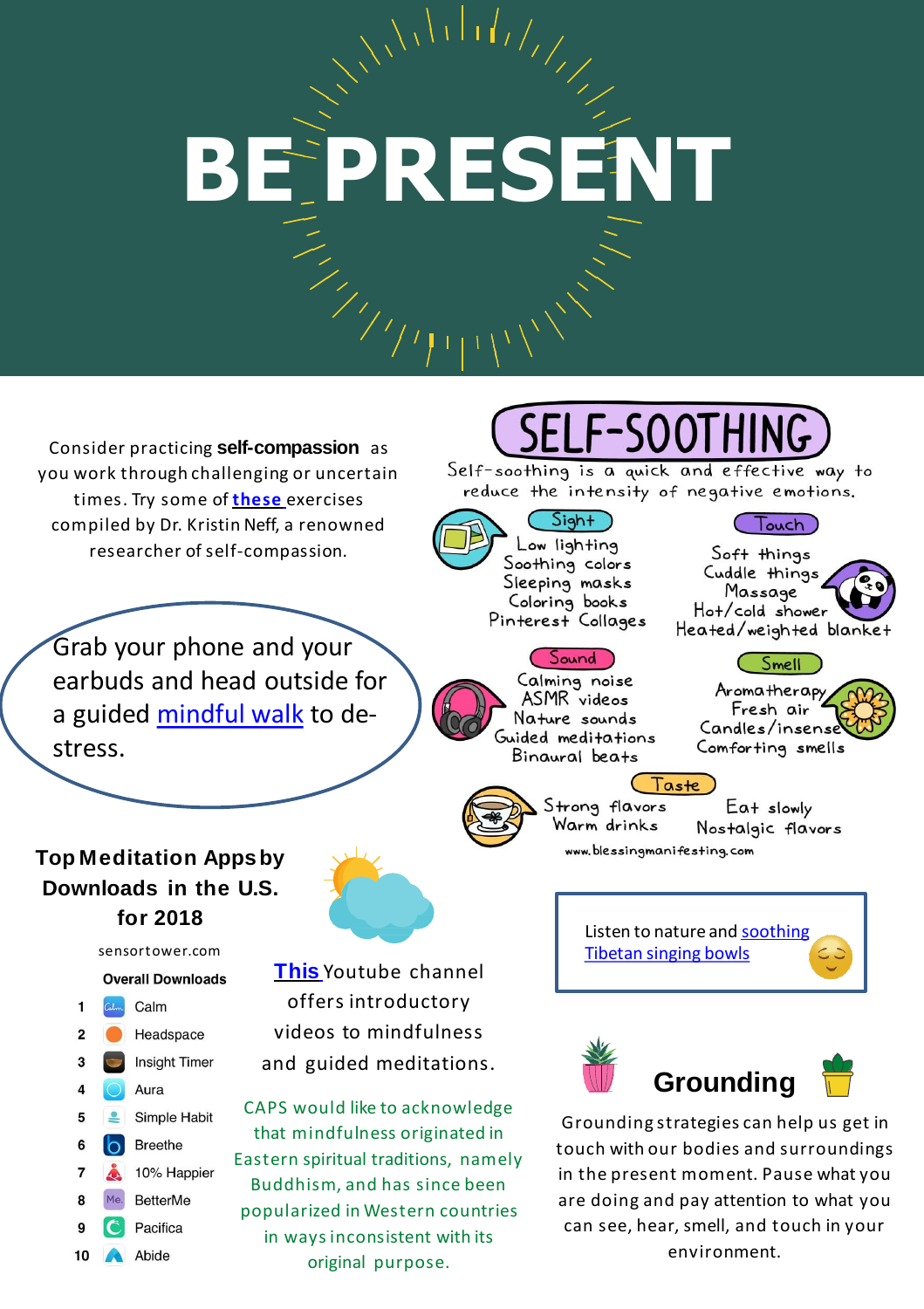### **REFUEL**

#### **Balance Balance C**<sub>2</sub><sup>2</sup> **Sleep**

 Focusing on your well-being is more important than ever! Trying to keep a balance in most areas of your life will more smoothly and keep you on the A national election during COVID? help you roll through challenging days road to wellness!



Is your sleep schedule irregular? Are you Is your sleep schedule irregular? Are you sleeping more than you want to be? Are you having <u>trouble falling asleep</u>? If the answer to any of these questions is "yes," answer to any of these questions is "yes," you may benefit from these sleep hygiene tips and resources!

https://www.sleepfoundation.org/articles/sleep -hygiene



#### **Eating and Nutrition**

For tips, guidelines, and health For tips, guidelines, and health<br>information, this is a great resource!

And here's a <u>helpful nutrition</u> resource from PSU!

 You can also check out the Penn State Harrisburg WE CARE Food Pantry.







 **PSU Campus Recreation** offers a TON of FREE virtual group fitness classes for students! See the calendar here: https://studentaffairs.psu.edu/fitnesswellness-group-fitness

Popsugar offers <u>more resources</u> for healthy habits!

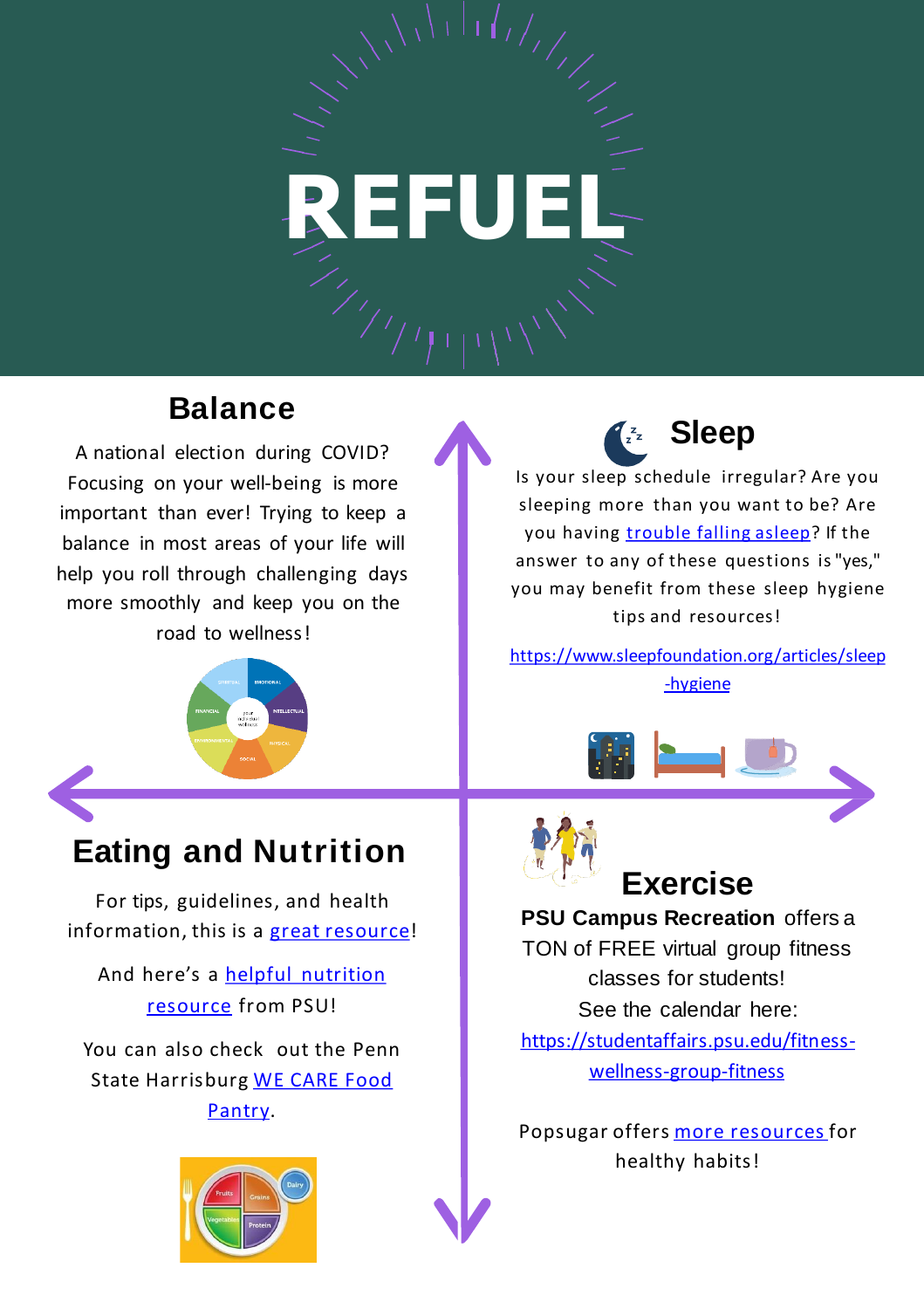## **CONNECT**

#### Five ways to build stronger connections

Write a letter Pick up the phone and call Ask meaningful questions Answer questions with honesty Connect via video

**COMPASS** 

Robert Reffkin, Founder & CEO

#### **Connecting Virtually**

- Zoom dance<br>party<br><mark>Netflix Part<u>y</u><br>House Party</mark> App party • Zoom dance
- **Netflix Party**
- 
- TikTok<br>Challenges<br>Virtual group **Challenges** TikTok
- workouts

#### **Spiritual** Loving-kindness **Connection** *Connection*

Spirituality can be  $\overrightarrow{\ }$  online spiritual one way to connect  $\Box$  communities nature, or a higher cams! with yourself, others, animal/Nature live power(s).

 EVERYONE and • Virtual book • Virtual karaoke on Google • Amazing support groups for all topics! clubs **Hangouts** 

 Find local or online spiritual

*Why Connect?* 

- To decrease loneliness, stress, depression, and anxiety
- To acknowledge collective trauma and experience solidarity
- To experiencing love and belonging
- To give and receive care and compassion

#### **Connecting..connecting…. connecting….**

*Zoom fatigue is real*, but sometimes it's our only option. So how do we connect without MORE stress? Try these tips:

- Establish "no screen" blocks of time in your day – times when you don't have classes, meetings, etc. (See "UNPLUG" above)
- While turning off your camera during class can be a relief, make sure you don't do it all the time. Leaving your camera on, even if you can only see your instructor and one other brave student, can help you feel connected and more focused on content.
- Avoid multi-tasking. Even though it can be tempting to use more than one device at a time or check emails and respond to texts while Zooming, focusing on the content of the meeting will actually give your brain a break! And we all need a bit more peace and focus right now!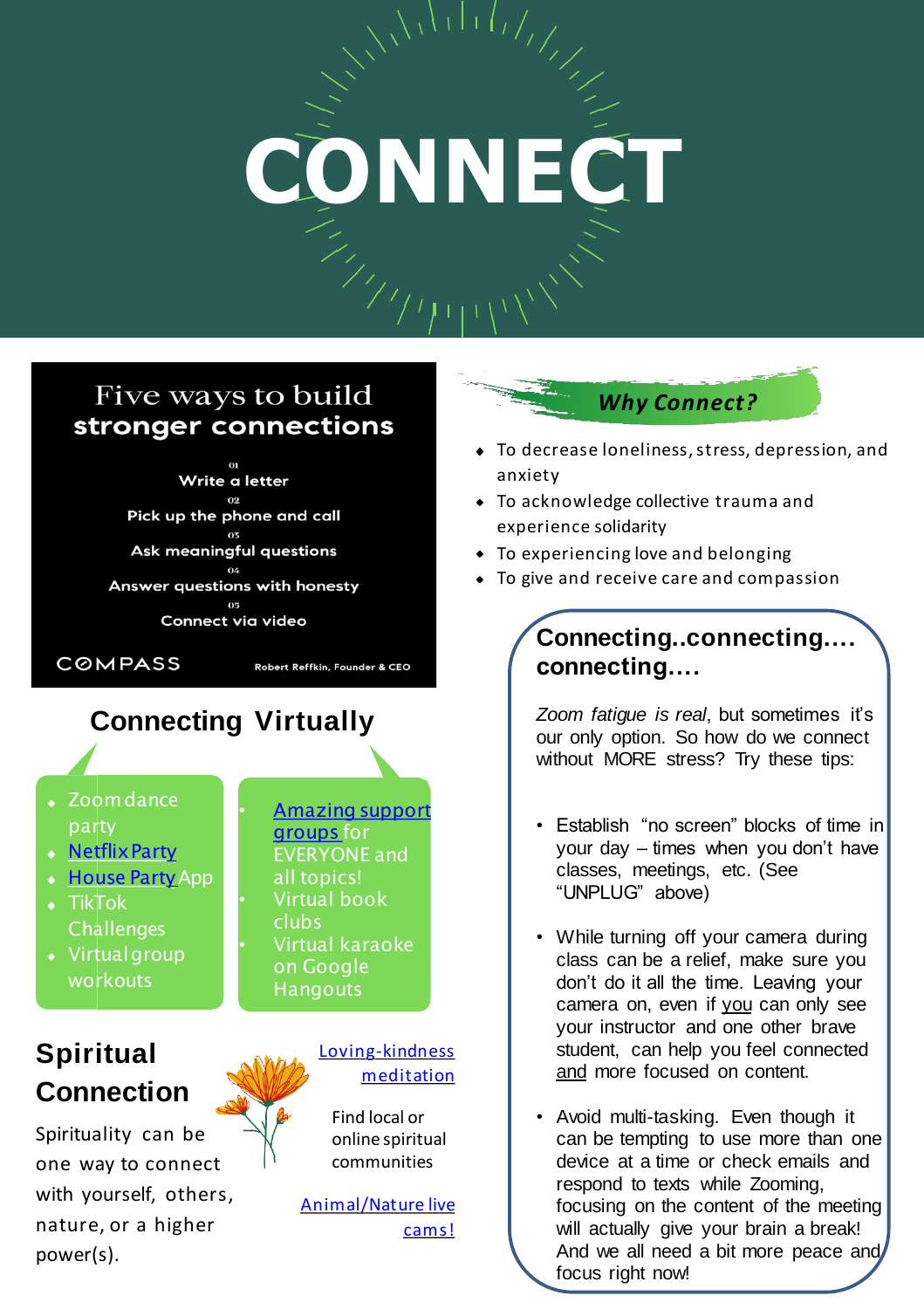### **DO SOMETHING**

 It can be challenging to stay motivated when everything around us seems chaotic and scary. But doing something – some action, no matter how small – can lessen some of the uncertainty.

 What you do doesn't need to be political – taking a step to stand up for or stand in for a person or a cause or the environment means *we're not powerless*. Check out the ideas on this page!

 **Activism, service and generosity** are a few ways to promote a sense of empowerment and contribution when we may be feeling helpless. Want to have a voice in local or national politics? Check this out for ideas!

 Simply want to support a cause that you care about? You can volunteer locally or for a chapter of a national organization. Start here!

#### **Connect with your Values**

 Identifying what is important to us can be one way to foster motivation. Try one of the values card sorts below and then consider how you ca express your values on a daily basis.

- Online values card sort
- Printable version



**Learn about Vision Boards here.** 

#### **Lean on your STRENGTHS**

 Knowing your strengths can help you address problems more effectively and engage in activities that generate confidence and purpose. Try taking the **VIA Character** Strengths Survey to identify your strongest traits.

 CLUBS AND ORGS at Penn State Harrisburg!

#### **Wholeness**

Think about what makes you feel whole, grounded, or like *you*. *It can be helpful to consider Maslow'sHierarchy of Needs.*

**Self-actualization** desire to become the most that one can be

#### **Esteem**

respect, self-esteem, status, recognition, strength, freedom

**Love and belonging** friendship, intimacy, family, sens

**Safety needs** personal security, employment, resources, health, property

**Physiological needs** air, water, food, shelter, sleep, clothing, reproduction